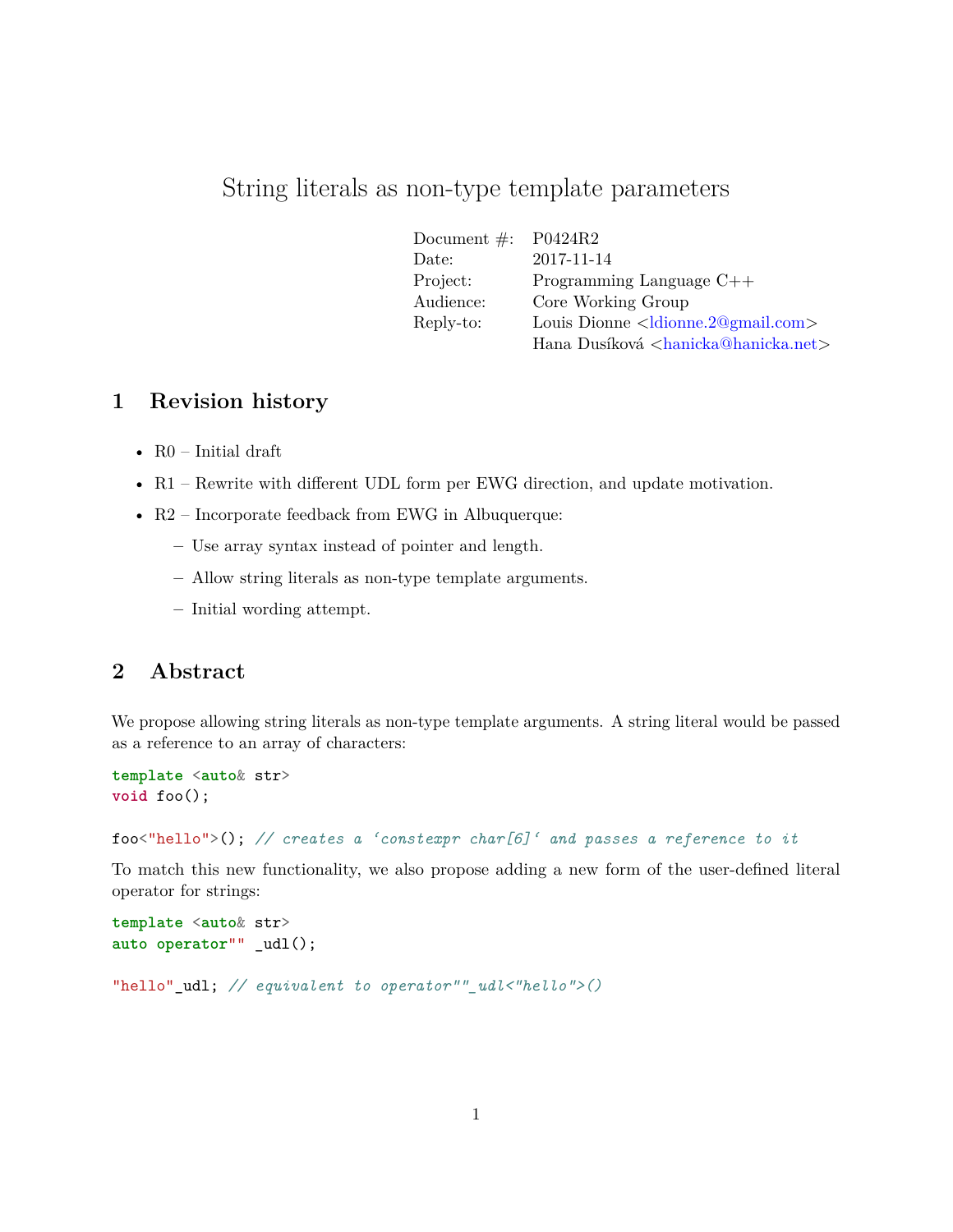# **3 Motivation**

Compile-time strings are a sorely missed piece of functionality in C++. Indeed, while we can pass a string as a function argument, there is no way of getting a string as a compile-time entity from within a function. This prevents a function from creating an object whose type depends on the *contents* of the string being passed. This paper proposes solving this problem by allowing string literals as non-type template parameters.

There are many concrete use cases for this functionality, some of which were covered in a previous version of this paper ([\[P0424R0\]](#page-5-0)). However, some interesting use cases have recently come up, the most notable ones being compile-time JSON parsing and compile-time regular expression parsing. For example, a regular expression engine can be generated at compile-time as follows (example taken from the [\[CTRE\]](#page-5-1) library):

```
#include "pregexp.hpp"
using namespace sre;
auto regexp = "\hat{ }(?:[abc]|xyz).+$"_pre;
int main(int argc, char** argv) {
  if (regexp.match(argv[1])) {
    std::cout << "match!" << std::endl;
    return EXIT_SUCCESS;
  } else {
    std::cout << "no match!" << std::endl;
    return EXIT_FAILURE;
 }
}
```
Under the hood, constexpr functions and metaprogramming are used to parse the string literal and generate a type like the following from the string literal:

```
RegExp<
  Begin,
  Select<Char<'a','b','c'>, String<'x','y','z'>>,
  Plus<Anything>,
  End
\rightarrow
```
Since the regular expression parser is generated at compile-time, it can be better optimized and the resulting code is much faster than  $std$ ::regex (speedups of 3000x have been witnessed).

Similar functionality has traditionally been achieved by using expression templates and template metaprogramming to build the representation of the regular expression instead of simply parsing the string at compile-time. For example, the same regular expression with [\[Boost.Xpressive\]](#page-5-2) looks like this:

```
auto regexp = bos >> ((set='a', 'b', 'c')|(as xpr('x') >> 'y' >> 'z')) >> + >> eos;
```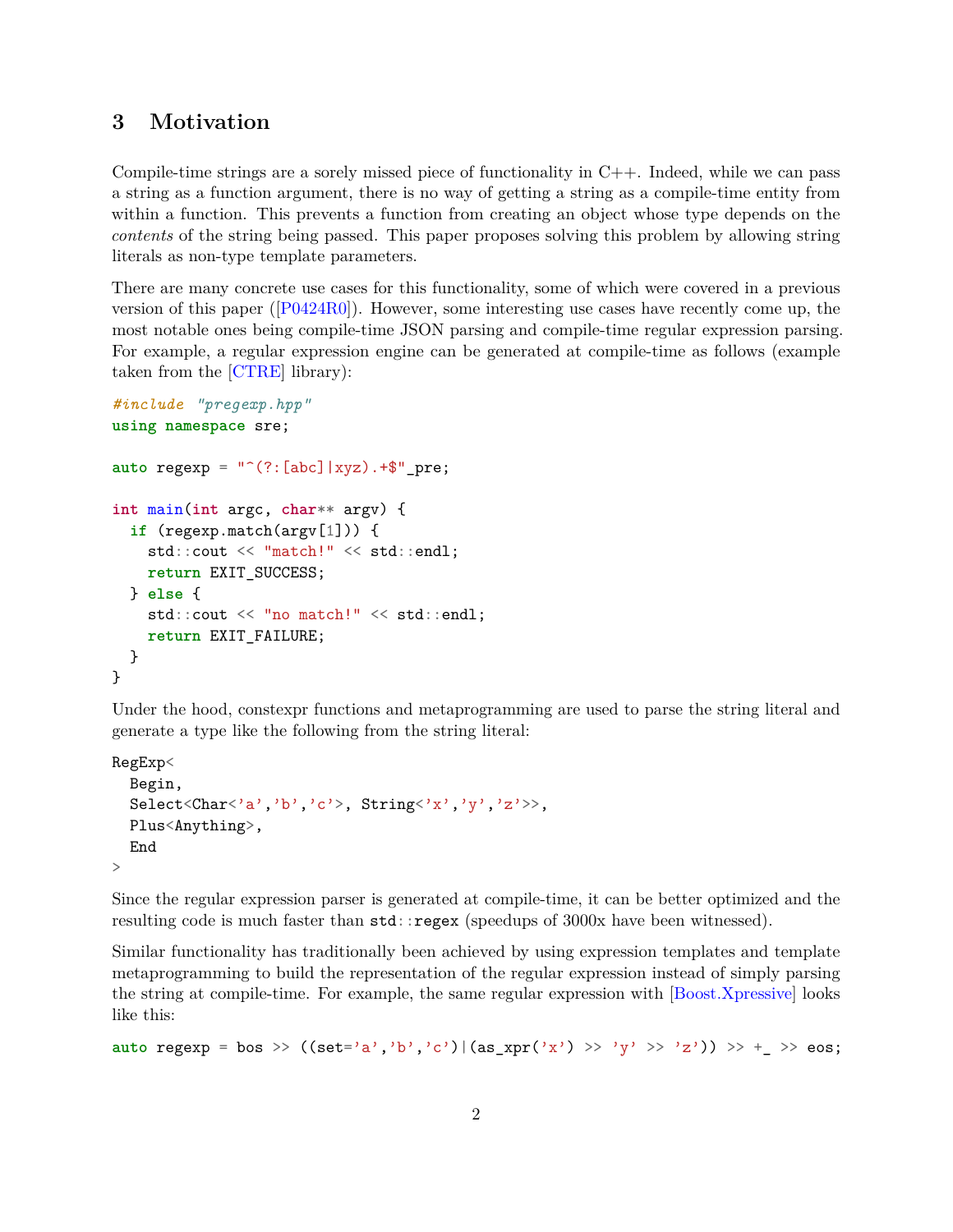It is worth noting that the specific use case of parsing regular expressions at compile-time came up at CppCon during a lightning talk, and the room showed a very strong interest in getting a standardized solution to this problem. Today, we must rely on a non-standard extension provided by Clang and GCC, which allows user-defined literal operators of the following form to be considered for string literals:

```
template <typename CharT, CharT ...s>
constexpr auto operator"" _udl();
```

```
"foo" udl // calls operator"" udl<char, 'f', 'o', 'o'>()
```
With this proposal, we could instead write the following:

```
auto regexp = \text{src}: \text{parse}^{\text{(1)}(?:[abc][xyz). +\$">}();
```
or, for those that prefer user-defined literals:

```
using namespace sre;
auto regexp = "^(?:[abc]|xyz) . + $"pre;
```
#### **4 How would that work?**

The idea behind how this would work is that the compiler would generate a constexpr array and pass a reference to that as a template argument:

```
template <auto& str>
void f() {
  // str is a 'char const (&)[7]'
}
f<"foobar">();
// should be roughly equivalent to
inline constexpr char __unnamed[] = "foobar";
f < _ unnamed > ();
```
Calling a function template with such a template-parameter-list works in both [Clang](https://wandbox.org/permlink/zOOIb472ak9nBNMt) and [GCC](https://wandbox.org/permlink/8zpg3CLqzi9VTiuE) today.

### **5 Proposed wording**

Please note that this wording is a strawman aiming to convey the intent of the authors. It was put together in a very short amount of time and changes will be made to prepare it for review by CWG. The authors wanted to publish a revision of this paper with the new design agreed upon by EWG.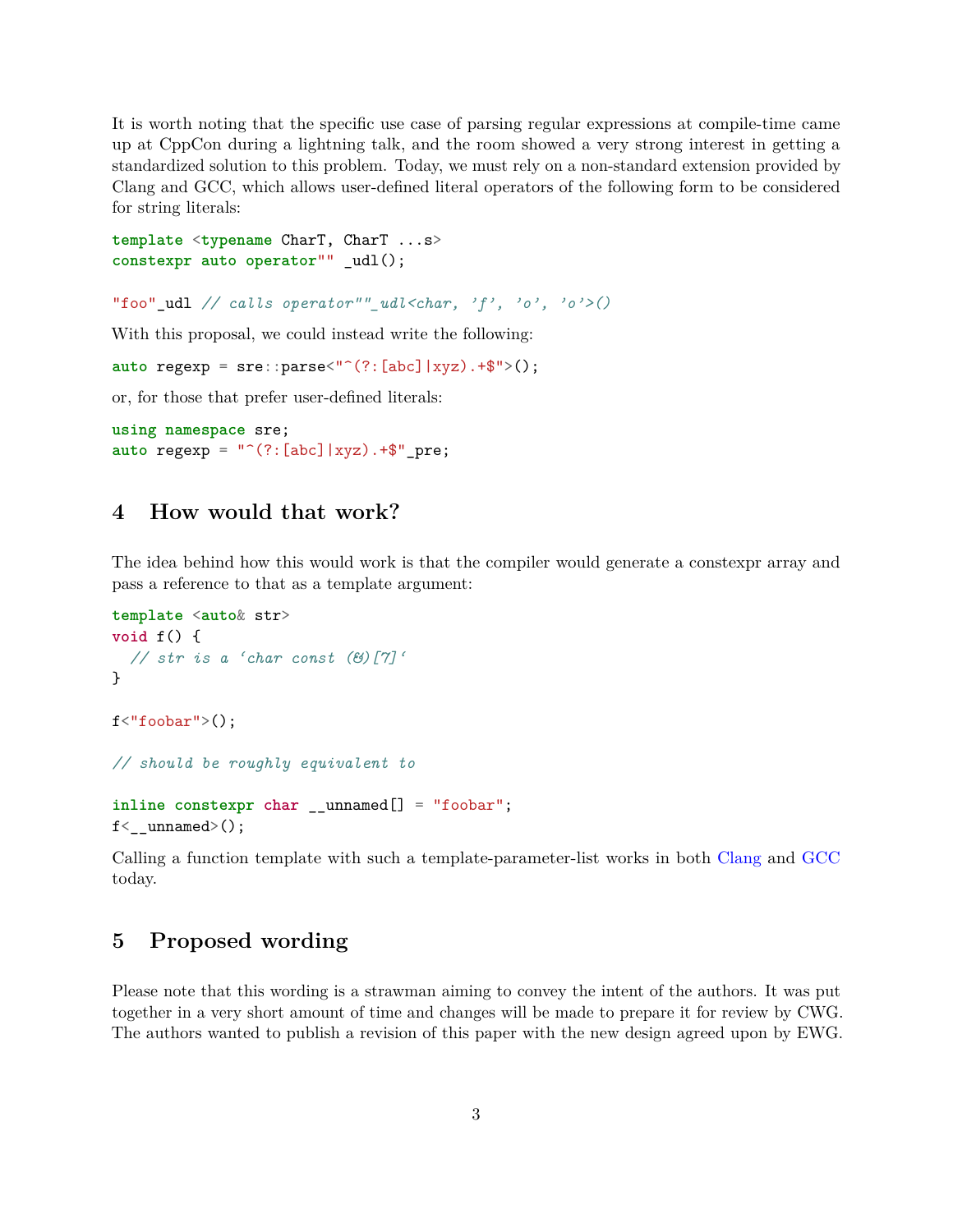This wording is based on the working draft [\[N4700\]](#page-5-3). First, we allow string literals as non-type template arguments. Secondly, we add the new user-defined literal. We do this by splitting the term of art *literal operator template* into two terms, *numeric literal operator template* and *string literal operator template*. The term *literal operator template* is retained and refers to either form. This is the approach that was originally taken by Richard Smith in [\[N3599\]](#page-5-4).

Remove in **[temp.arg.nontype] 17.3.2/2**:

A *template-argument* for a non-type *template-parameter* shall be a converted constant expression of the type of the *template-parameter*. For a non-type *template-parameter* of reference or pointer type, the value of the constant expression shall not refer to (or for a pointer type, shall not be the address of):

- a subobject,
- a temporary object,
- a string literal,
- the result of a typeid expression, or
- a predefined \_\_func\_\_ variable.

Remove **[temp.arg.nontype] 17.3.2/4** (TODO: make red):

[ *Note:* A string literal is not an acceptable *template-argument*. [*Example:*

```
template<class T, const char* p> class X {
 // ...
};
X<int, "Studebaker"> x1; // error: string literal as template-argument
const char p[] = "Vivisectionist";
X \leq int, p > x2; // OK
```
*— end example* ] *— end note* ]

Add after **[temp.arg.nontype] 17.3.2/2** (TODO: make green):

When passed as a *template-argument*, a string literal is a constant expression with external linkage. [*Note:* The intent is that  $f$ <"foobar">() be equivalent to

```
inline constexpr char __some_mangled_name_including_foobar[] = "foobar";
f<__some_mangled_name_including_foobar>();
```

```
— end note ]
```
Replace "literal operator template" with "numeric literal operator template" in **[lex.ext] (5.13.8)/3** and **[lex.ext] (5.13.8)/4**:

[...] Otherwise, S shall contain a raw literal operator or a numeric literal operator template (16.5.8), but not both. [...] Otherwise (S contains a numeric literal operator template), L is treated as a call of the form [...]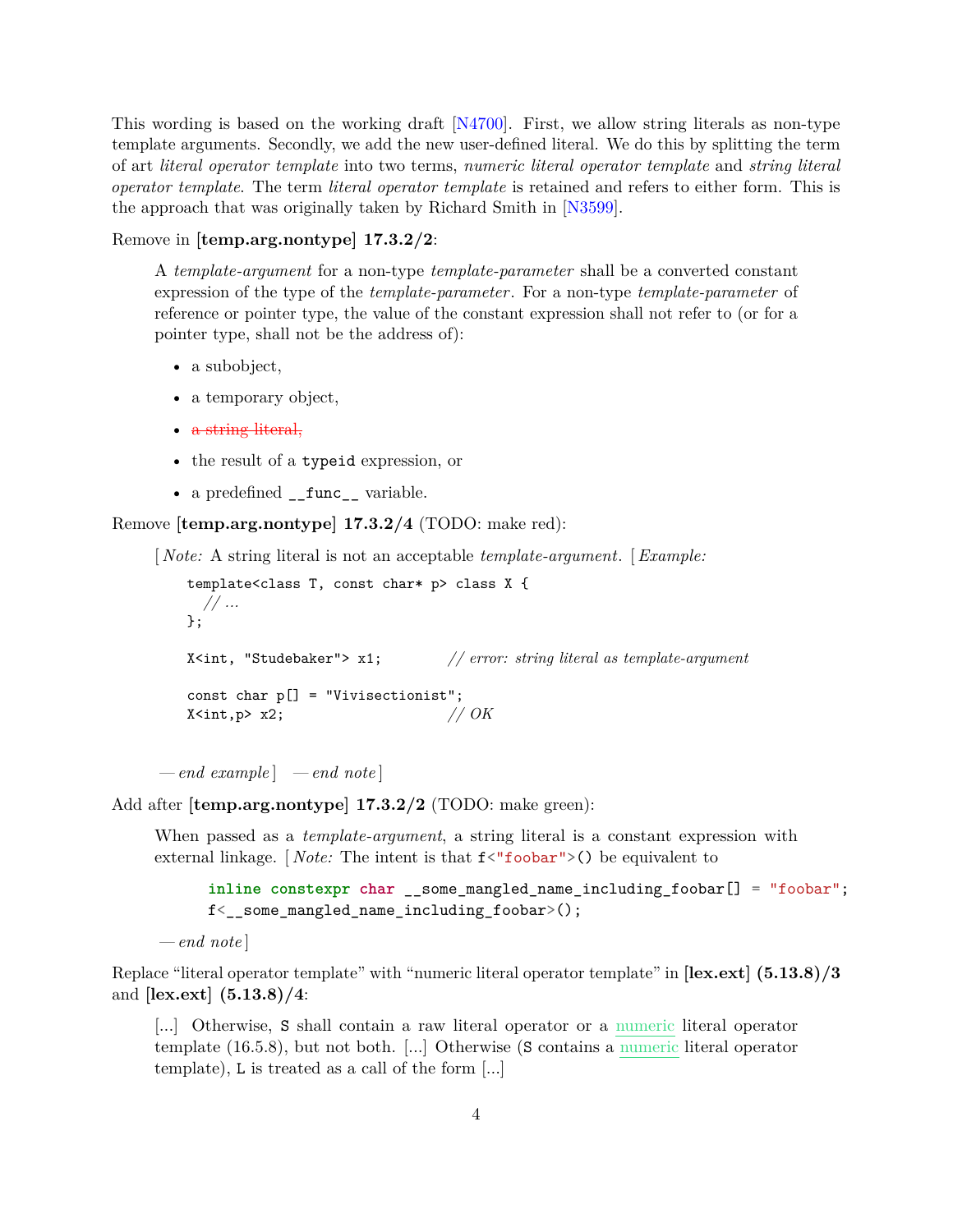Change in **[lex.ext] (5.13.8)/5**:

If *L* is a *user-defined-string-literal*, let *str* be the literal without its *ud-suffix* and let *len* be the number of code units in *str* (i.e., its length excluding the terminating null character). If *S* contains a literal operator template with a non-type template parameter that can bind to  $str$ , the literal  $L$  is treated as a call of the form operator ""  $X \text{str} > ()$ . Otherwise, the The literal *L* is treated as a call of the form operator"" X(str, len).

Change in **[over.literal] (16.5.8)/5**:

The declaration of a literal operator template shall have an empty *parameter-declaration-clause* and its *template-parameter-list* shall have A *numeric literal operator template* is a literal operator template whose *template-parameter-list* has a single *template-parameter* that is a non-type template parameter pack (17.6.3) with element type char. A *string literal operator template* is a literal operator template whose *template-parameter-list* comprises a non-type *template-parameter str* that can bind to a string literal. The declaration of a literal operator template shall have an empty *parameter-declaration-clause* and shall declare either a numeric literal operator template or a string literal operator template.

#### **6 Discussion on ODR**

We have two choices; either we don't mandate that equivalent string literals share the same storage, or we do. If we do *not* mandate that equivalent string literals share the same storage, then template specializations with equivalent string literals would potentially be different template instantiations. This could lead to ODR issues:

```
// in foo.hpp
template <auto& str>
struct foo { };
inline foo<"hello"> x;
// in a.cpp
#include "foo.hpp"
// in b.cpp
#include "foo.hpp"
```
In the above, there are two possibilities:

- 1. x is defined with a different type in a.cpp and b.cpp (ODR violation), or
- 2. x has the same type in both translation units (no ODR violation, only one copy of x in the resulting program)

We think this should *not* be an ODR violation, and this is therefore what the current wording achieves by giving external linkage to the string literals used as *template-argument*s. Under the